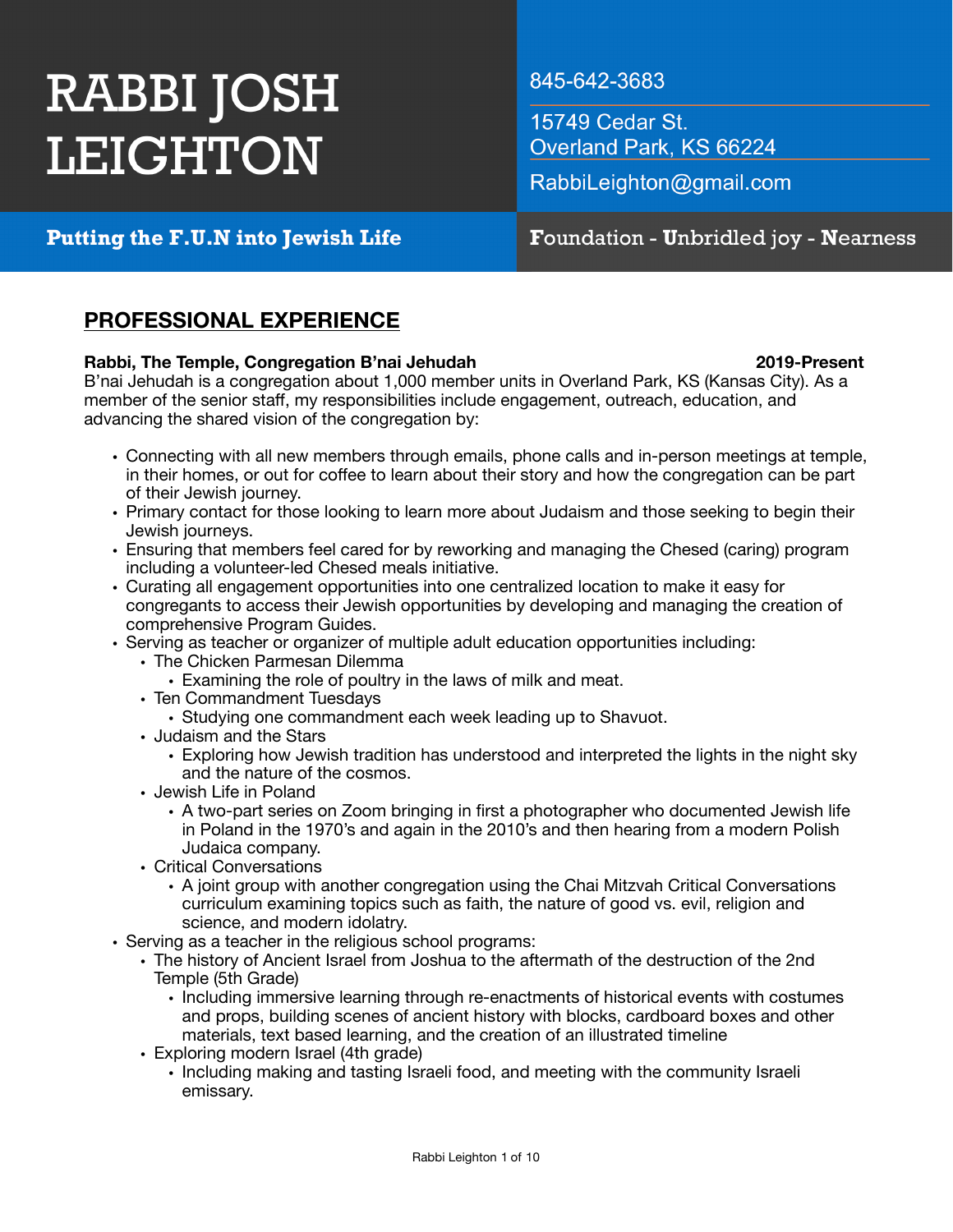- Mahloket Matters: How to Disagree Constructively (7th-9th Grade)
	- Piloted a program from Pardes Institute for Jewish Studies focusing on civil disagreement and to ensure that our disagreements are "for the sake of heaven."
- Challenges and Choices: A Jewish Teen's Guide to a Balanced Life (10th grade)
	- Teaching the idea of Mussar to confirmation students as they work on discovering themselves and exploring their individual Jewish journeys.
- Jewish Holy Stuff (8th Grade)
	- Exploring what makes something "holy," "sacred," or "Jewish" and how the students can personally relate to Jewish tradition.
	- Students created this definition: "Jewish Holy Stuff is something special that makes us feel closer to ourselves and connects us more with religion and/or life!"
- Brought the Kansas City Jewish teen community together for an evening visit to the exhibition, Auschwitz: Not long ago. Not far away.
	- Organized and led the experience of over 230 students and their family members from seven local congregations coming together for this evening of learning, remembering, and planting the seeds for a brighter future.
- Created "Share Shabbat," our monthly Shabbat opportunity for young children and their families in partnership with The J and PJ Library.
	- Each month we meet for an hour of songs, stories, blessings, and themed activities. This has become a flagship opportunity for young families in the community.
- Planned and ran youth services and programs for High Holidays as well as serving as a puppeteer and actor during the High Holiday children's Puppet Services.
- Rabbinic duties include working with conversion students, serving as B'nai Mitzvah tutor, and leading daily Minyan services.
- Integral thought partner on the team that advances the education vision for the entire congregation, including helping to develop the new experiential model with immersive rooms.
- Serving as staff liaison to Brotherhood and assisting Brotherhood in program planning.
	- Partnered with Brotherhood to restructure and strengthen leadership to ensure continued success
- Staff liaison to the Chavurah program.
	- Checking in with Chavurah leaders and convening regular meetings of all leaders to share successes and challenges as well as worshiping new ideas. Working to create new groups and opportunities.
- Worked with a dedicated group of religious school parents to create opportunities for them to meet, network, and discuss a wide range of issues.
- Addressed and heightened the congregation's approach to hospitality and welcoming, including creating welcoming lawn signs, table tents with texts, blessings, conversation starters, and the WiFi password, and creating flyers and brochures highlighting ways to be involved.
- Partnered with TribeKC to create a second day Rosh Hashanah lunch and learn opportunity for 20s-30s at a downtown deli, culminating in sounding the shofar from a rooftop overlooking the city.
- Organized and directed Mitzvah Day programs for May 2021 and upcoming event in May 2022 by partnering with and supervising staff in planning stations and activities, recruiting volunteer leaders, soliciting donations and purchasing supplies, creating program plan, coordinating communication plan with communications director, and facilitating the on-site portion of the program.
- Working at the tech booth during Shabbat services: helping with cameras, transitions, and other necessary functions to assist with the livestream.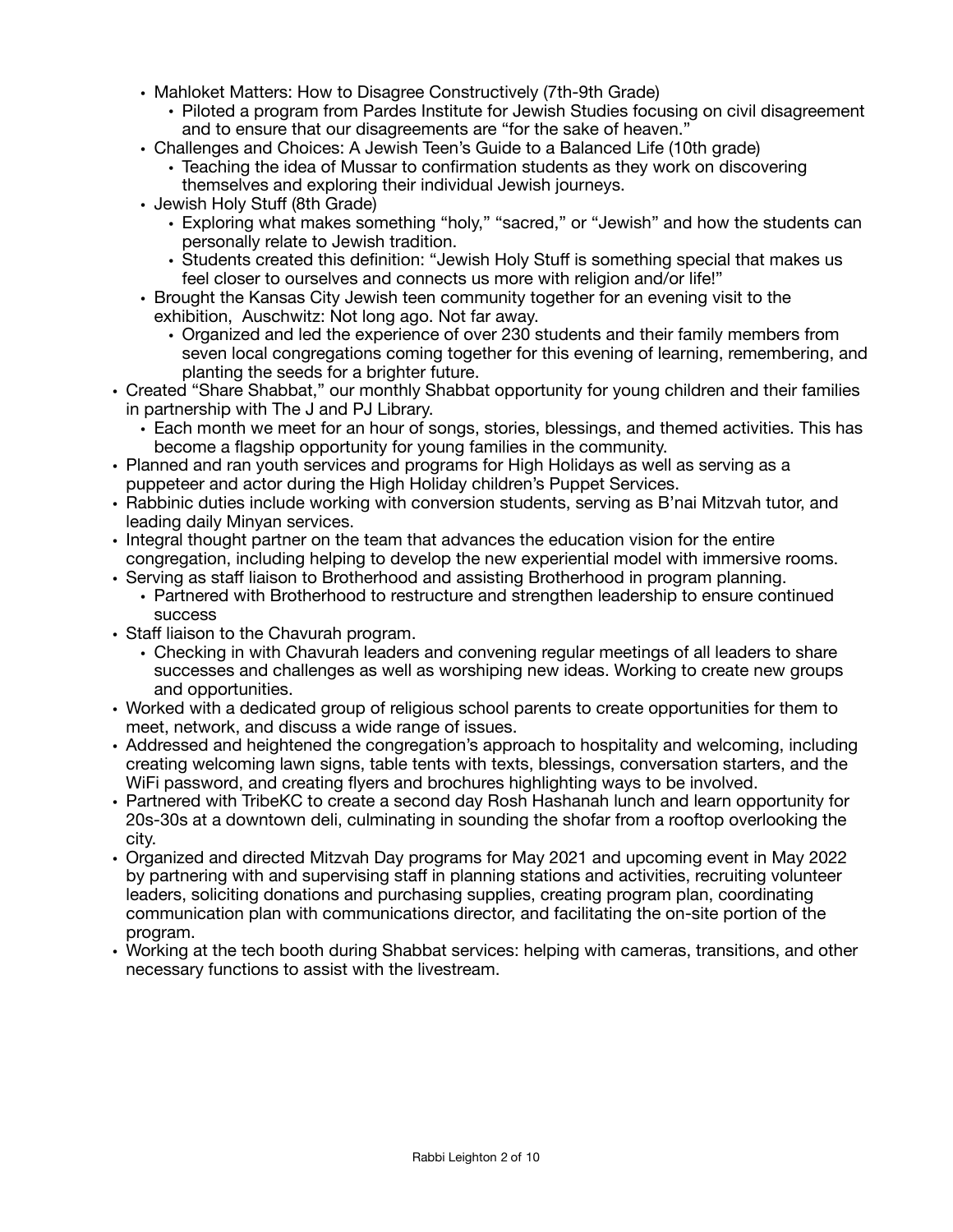RESPONSE TO THE COVID-19 PANDEMIC:

The majority of my time at B'nai Jehudah has been during the Covid-19 pandemic. In responding to the new and ever-changing reality in the wake of the pandemic I have:

- Maintained nearness between members and the congregation through spearheading and managing virtual connections. These included hosting live morning broadcasts every day during the first few months of the pandemic, launching a Small Groups program, creating a full slate of virtual Adult Learning opportunities, and coordinating with Sisterhood and Brotherhood on their Simcha Snacks program delivering treats to congregants' doorsteps.
- As a religious school and adult education instructor, I quickly shifted to teaching on Zoom and offered many engaging classes utilizing the varied array of web-based tools and the items found in everyone's homes.
- With regards to holiday celebrations, I planned, oversaw and implemented socially-distant drive through/drive-in experiences that were highlights for the congregants during a very different fall and winter holiday season:
	- Rosh Hashanah and Yom Kippur Drive-Thru experiences. These opportunities on the afternoons of Rosh Hashanash and Yom Kippur were highlights for congregants as we got to see each other in-person while taking part in two unique experiences:
		- Rosh Hashanah's Drive-Through Tashlich involved themed activities such as tashlich out of the car window, hearing the shofar sounded by teens up on the hill, and writing prayers to be sent to the Western Wall in Jerusalem.
		- The Yom Kippur drive through was an immersive exploration of the "Holiness Code" found in Leviticus 19 and included four stations where Torahs were on giant stands and read aloud, a series of thought provoking lawn signs relating to different texts from the portion, and a sampling of the "This is Hunger" exhibit from Mazon leading to the annual food drive drop off.
	- The Chanukah 8th night Light Up the Night Drive-In experience featured a playlist of Chanukah music videos on a giant screen, singing lead by the music director, lots of glow sticks and other light up accessories, and was all topped off by a fire dancing performance that culminated in the fire breathers lighting a tiki-torch menorah.
	- I also created a schedule of opportunities for congregants to connect daily with the congregation during Sukkot and Chanukah.
	- Many of the innovations during the early part of the pandemic have continued as I am still leading Daily Minyan to Facebook Live, and took a leading role in planning this year's Shofar in the Park activities which were based on the drive-through experiences.

#### **Community Involvement, Greater Kansas City Metro Area 2018-Present**

- Co-creator of 2021 Rabbinical Association Passover Seder video:
	- Co-Hosted, planned, solicited videos, developed flow and editing points, worked with video production editor on final product:
		- https://vimeo.com/519756417/731e1c6b6d
- Launched the local PJ Library "Gathering for Good" program; opportunities for small cohorts of families to come together for learning and Tikkun Olam.
- Brought new joy to families in reparation for Passover with the creation of the, no annual, Junk Food Seder which I created and have led both in-person and on Zoom.
- Member of Federation's Young Families Working Group
- Panelist at "Parenting During a Pandemic" community program.
- Member, Greater Kansas City Rabbinical Association:
	- Instructor in the Community Conversion Class
	- Presenter at community Day of Discovery
	- Liaison to the Midwest Center for Holocaust Education (MCHE):
		- Serving as a judge in the MCHE's annual essay contest
		- Helping to create the annual community Yom HaShoah commemoration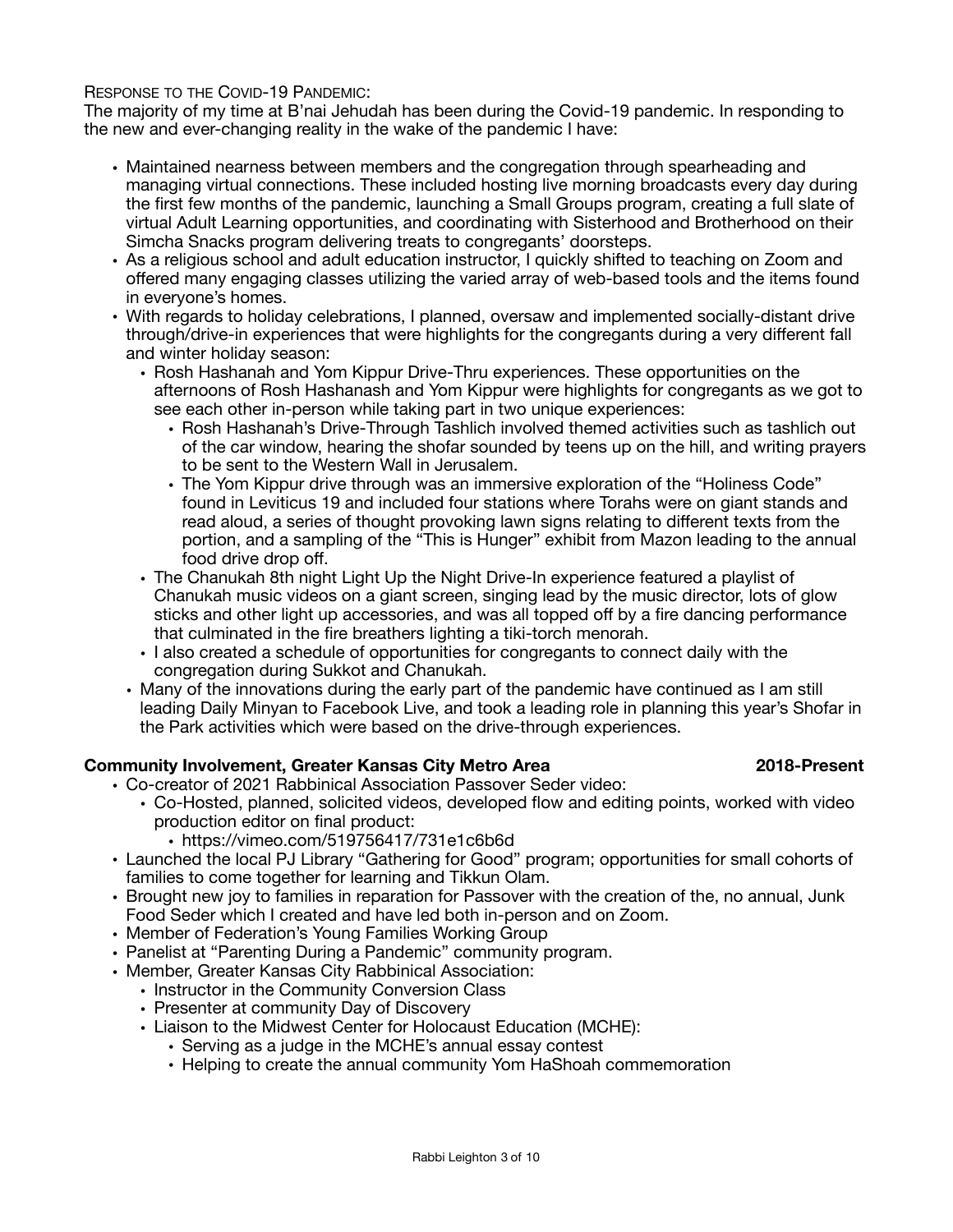AUSCHWITZ: NOT LONG AGO. NOT FAR AWAY.

As MCHE rabbinic liaison I have been invited to participate in a number of events and ceremonies both before and during the presentation of the exhibition. These have included:

- Serving on a panel discussion for Yom HaShoah, providing a Jewish voice for the occasion and offering memorial prayers.
	- <https://www.facebook.com/UnionStationKCMO/videos/1752567818249373>
- Offering a blessing during the ceremony which included local survivors marking the installation of a WWII era German rail car as one of the first artifacts ahead of the exhibition's opening.
- Having the honor of participating in the opening night events of the exhibition.
- Creating and leading a Ceremony of Memory and Hope along with local colleagues between Rosh Hashanah and Yom Kippur.
	- <https://www.facebook.com/UnionStationKCMO/videos/369201348240819>
- Organizing the community teen visit as mentioned above.
- Offering an opening benediction during the private dinner announcing the extension of the exhibition's stay in Kansas City.

### **Rabbi, Jewish Congregation of Kinnelon, Pompton Lakes, NJ 2012-2018**

The Jewish Congregation of Kinnelon was a small congregation of 50-75 families . Along with all of the regular rabbinic duties of a congregational rabbi my accomplishments include but are not limited to:

- Guided Reform congregation in transition from renting space at a church to co-owning and building sharing with a Conservative congregation, transforming what was previously a Conservative Synagogue into a welcoming pluralistic space for all.
	- Crafted joint High Holiday services, Shabbat and other holiday services, and programming, blending the two styles of worship and observance to create comfortable and satisfying experiences for members of both congregations.
	- Oversaw the creation and implementation of a shared religious school, respecting the various practices of both congregations and movements, while providing students with a comprehensive Jewish education. Served as teacher and service leader in the school.
	- Guided the experimentation and transition to various models of worship and programming both in the shared space, back at a local church for High Holidays, out in the community, and in member's homes.
- Instituted a teen program consisting of monthly "Lunch 'n' Learn" sessions and participation in NFTY; increased post-B'nai Mitzvah involvement over 500%.
- Revitalized the culture of Shabbat in the congregation and reinvigorated their creativity through themed services, services and dinner in congregant's homes, and other Shabbat non-traditional evening activities. These efforts garnered more participation and interests.
- Worked with many families and couples of differing backgrounds in planning meaningful, inclusive, and welcoming B'nai Mitzvah, Weddings, Baby Namings, and other important moments.
- Partnered with educator to re-envision the entire school program into an experiential, "campstyle" model, blending a wide range of activity types to suit all learning styles, including sessions at a local park and day-long family retreats at a local camp.
- Transformed congregational celebration of Holidays and Festivals through engaging programming and services, such as Shavuot Under the Stars at a local planetarium.
- Supervised and mentored student cantors and song leaders.
- Participated in local school district strategic planning.

### **NFTY Garden Empire Region, NJ/NY 2011-2018**

### **• Clergy Team Member**

• Advisor and mentor to Regional Director and teen leaders. Assisted Regional Director in visioning clergy partnerships and overall goals for Jewish enrichment. Led sessions at teen leadership training seminars.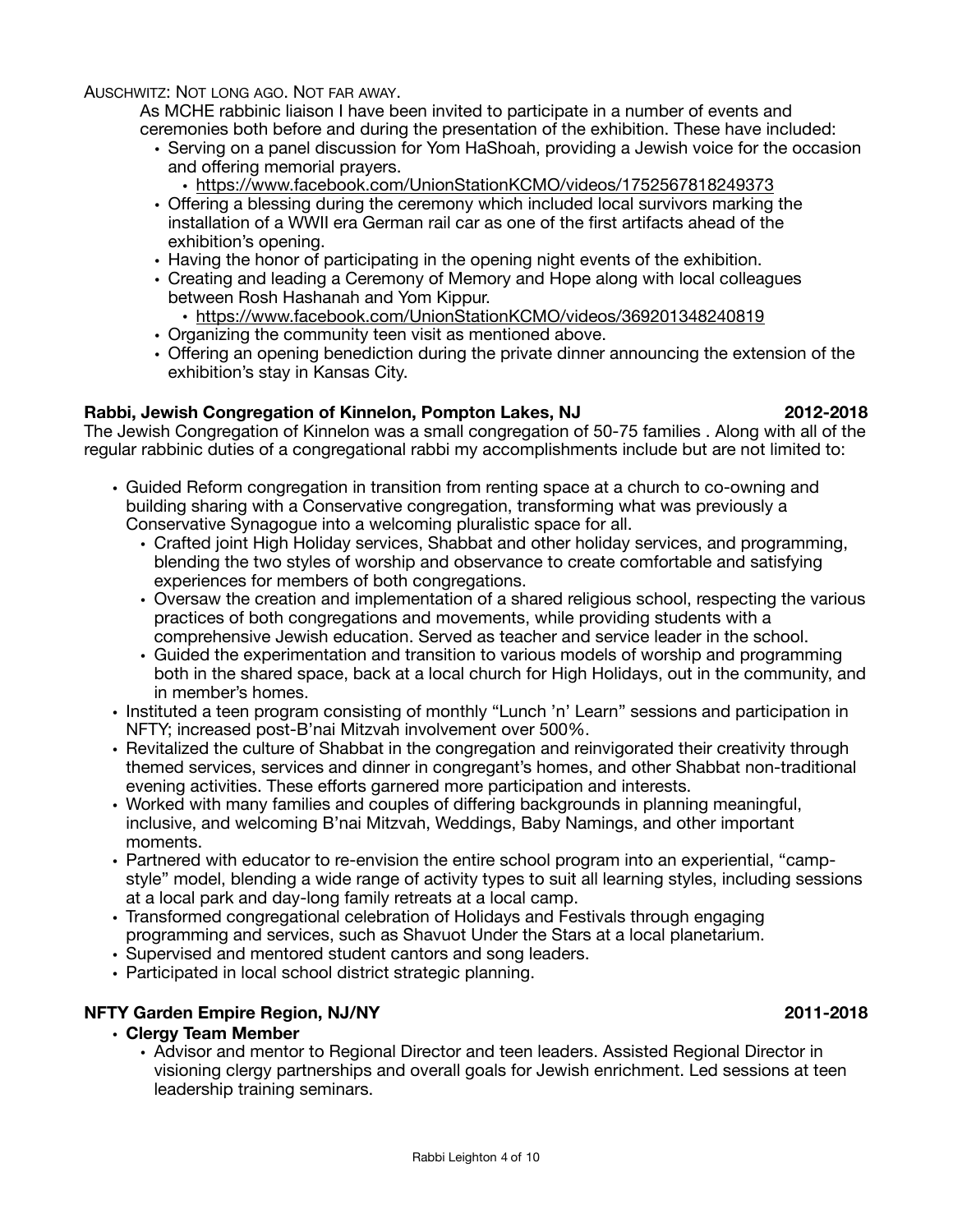| • Coordinated with Regional Director and Regional Board to develop and implement regional<br>programming. Using video-chat, email, and Google Docs, coached teen leaders through the<br>process of planning the full arc of programming and ways to infuse Jewish content and<br>learning throughout each event.                                                                                                                                                                                      |           |
|-------------------------------------------------------------------------------------------------------------------------------------------------------------------------------------------------------------------------------------------------------------------------------------------------------------------------------------------------------------------------------------------------------------------------------------------------------------------------------------------------------|-----------|
| • NFTY 678 Launch Coordinator<br>• Worked directly with Regional Director and Congregations to help launch NFTY's 6th-8th<br>grade programming and events within the region. Coached adult leaders in the process of<br>partnering with other congregations to plan programs. Trained and certified adult leaders in<br>official procedures, such as safety and proper conduct, in order for them to become<br>"Certified Adult Mentors."                                                             |           |
| <b>URJ Camps &amp; Israel Programs</b><br>Broad experience in camp-style programming as well as supervision and mentoring of campers,<br>participants, staff, and professional colleagues.<br>$\cdot$ Camp Harlam $-$ 2012-2018<br>• Faculty member and faculty dean. Participated in staff training.<br>· Crane Lake Camp - 2005, 2008, 2011<br>• Unit Head, Assistant Limud (Jewish education) Director, Faculty Member.<br>$\cdot$ URJ Kesher Birthright - 2012<br>• Birthright Trip Staff Member. | 2011-2018 |
| Torah Study Teacher, Seton Hall University, South Orange, NJ<br>• Instructor for Interfaith Torah Study group.                                                                                                                                                                                                                                                                                                                                                                                        | 2015-2018 |
| Rabbinic Adjunct, Temple Emanu-El, Westfield, NJ<br>• Adult Education Teacher.<br>• Rabbi for B'nai Mitzvah.<br>• Collaborated with Men's Club on services and served as scholar-in-residence for retreat.<br>• 8th-12th Grade Religious School Teacher.                                                                                                                                                                                                                                              | 2012-2018 |
| <b>Community Rabbi, NY/NJ area</b><br>• Officiation at Life Cycle Events.<br>• Provided coverage for local colleagues and congregations in times of need.<br>• Led Passover Seder and learning sessions at senior living facilities in the area.<br>• Taught local Introduction to Judaism class sessions.                                                                                                                                                                                            | 2011-2018 |
| Assistant Rabbi, Temple Emeth, Teaneck, NJ<br>• Primary focus on Youth Groups and teaching in High School program.<br>• Other Rabbinic duties including Shabbat Services and Shiva minyan leader.<br>• Adult Education teacher.                                                                                                                                                                                                                                                                       | 2012-2014 |
| Religious School and Adult Education Instruction, NY/NJ area<br>Broad experience in teaching youth and adults of all ages and levels of Jewish knowledge:<br>· URJ New Jersey Area Study Shabbaton Instructor - 2012-2018<br>· Temple Shalom, Succasunna, NJ - 2011-2013<br>· Temple Emanu-El, Edison, NJ - 2011-2012<br>· Temple Har Shalom, Warren, NJ - 2011-2012, 2014-2015<br>• Developed curriculum and taught Introduction to Judaism class for adults.<br>• Youth Engagement Coordinator.     | 2011-2018 |
| Visiting Rabbi, Temple Beth Ha-Shalom, Williamsport, PA                                                                                                                                                                                                                                                                                                                                                                                                                                               | 2012      |
| High Holiday Rabbi, Temple Beth El, Jefferson City, MO                                                                                                                                                                                                                                                                                                                                                                                                                                                | 2011      |

**• Program Associate**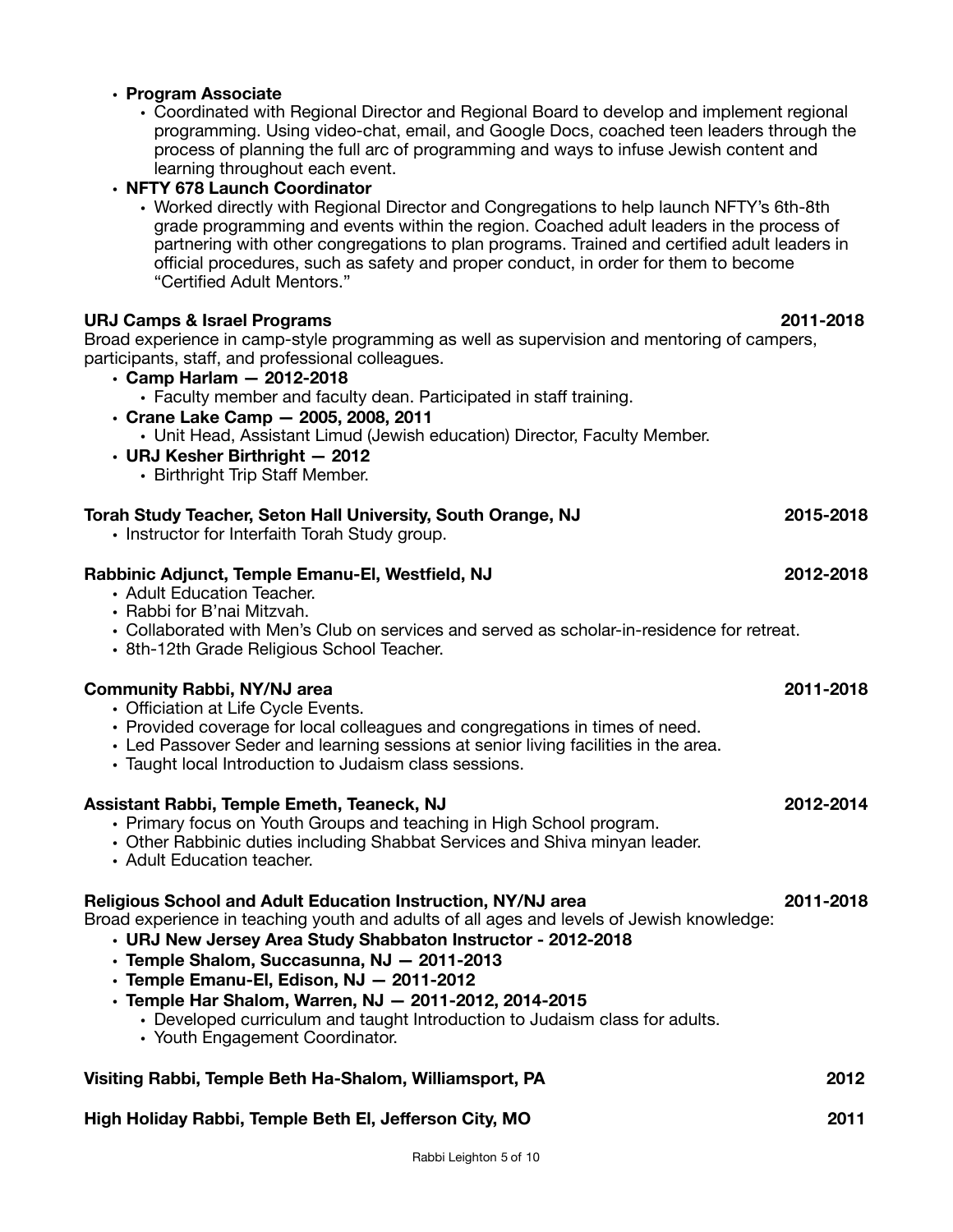# **EDUCATION**

| Hebrew Union College - Jewish Institute of Religion, Cincinnati, OH-<br><b>Rabbinic Ordination</b><br>• Rabbinic Thesis: "You Can't Milk a Chicken! But God Said So: The Chicken Parmesan<br>Dilemma as a Paradigm for Understanding the Rabbinic Method and Assessing its<br>Modern Validity." | 2011 |
|-------------------------------------------------------------------------------------------------------------------------------------------------------------------------------------------------------------------------------------------------------------------------------------------------|------|
| <b>Master of Arts in Hebrew Letters</b>                                                                                                                                                                                                                                                         | 2010 |
| <b>Clinical Pastoral Education (one unit)</b>                                                                                                                                                                                                                                                   | 2009 |
| • V.A. Puget Sound Healthcare System, Seattle, WA.                                                                                                                                                                                                                                              |      |
| University of Rochester, Rochester, NY- Bachelor of Arts in Religion                                                                                                                                                                                                                            | 2006 |

• Take Five Scholars Program.

# **COMMUNITY ENGAGEMENT, LEADERSHIP, & CONTINUING EDUCATION**

- Member:
	- Central Conference of American Rabbis (CCAR) (2011- Present)
		- Member, Editorial Advisory Committee— *Seven Days, Many Voices: Insights into the Biblical Story or Creation*. Rabbi Benjamin David, ed. CCAR Press. 2017.
	- Rabbinical Association of Greater Kansas City (2018 Present)
	- Program and Engagement Professionals of Reform Judaism (PEP-RJ) (2020 Present)
	- New Jersey-West Hudson Valley Association of Reform Rabbis (2011-2018)
	- Secretary (2016-2018)
- Trained Facilitator:
	- Mahloket Matters: Navigating Inner Challenges and Societal Discord through Jewish Text and Social Emotional Learning.
	- Prepare-Enrich Pre-Marital Counseling (www.prepare-enrich.com).
	- Chai Mitzvah—A program for adults and teens to engage in deeper Jewish learning, experiences, and ritual. (www.chaimitzvah.org).
	- Shevet Achim: The Brotherhood—A program by Moving Traditions to engage teenage boys in informal learning. ([www.movingtraditions.org](http://www.movingtraditions.org)).
	- The Florence Melton School of Adult Jewish Learning
	- The Mussar Institute
- Other Professional Development:
	- Central Conference of American Rabbis Conventions and continuing education offerings.
	- URJ Bienniel Conventions.
	- Youth Summit at NFTY Conventions.

# **AWARDS, HONORS, & ACCOMPLISHMENTS**

- Lifetime Member, NFTY Garden Empire Region, awarded spring 2018.
- The Stephen N. Levinson Memorial Prize: Awarded to the member of the senior class who has rendered the most significant service to HUC-JIR (Cincinnati) and its student body.
- The Israel Bettan Memorial Prize: Awarded to the senior student (HUC-JIR, Cincinnati) who has been most creative and imaginative in their pulpit presentation.
- The Society for Classical Reform Judaism and HUC-JIR Partnership Prize Essay: "The Union Prayer Book: A Treasury of Reform Tradition," published in *The Reform Advocate*.
- South Dakota State Capitol, Pierre, SD: Delivered the invocation before both the state House of Representatives and Senate.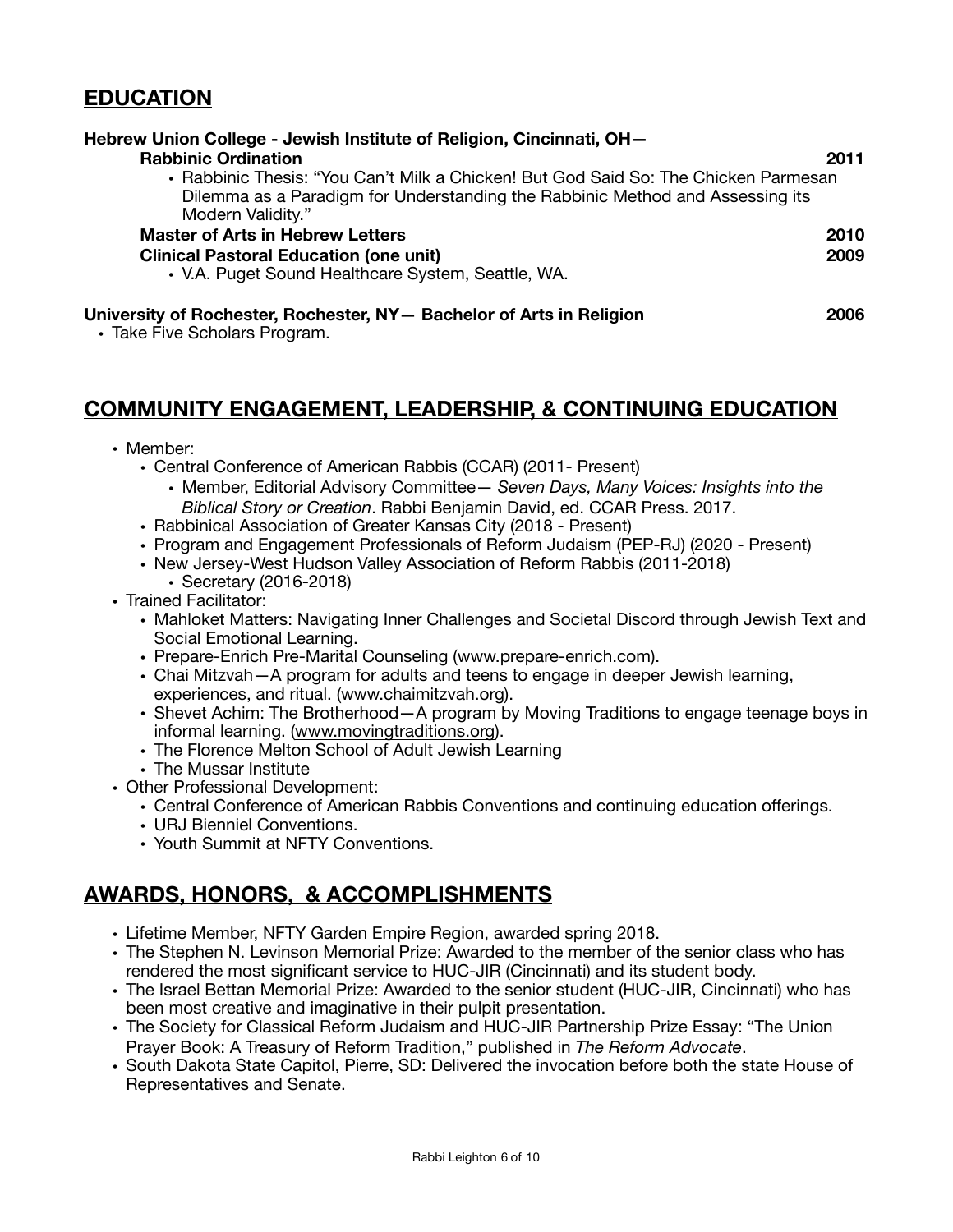# **PUBLICATIONS**

- What's Jewish About Tug-of-War? (July 16, 2017) • <https://campharlam.org/2017/07/16/whats-jewish-tug-war/>
- Selichot: Returning to God and to Each Other (September 3, 2015)
- <https://reformjudaism.org/blog/selichot-returning-god-and-each-other>
- NFTY-GER: After NFTY Convention, GER Teens Debrief with In-flight Interviews (February 27, 2015)
	- <https://nfty.org/2015/02/27/nfty-ger-in-flight-interviews/>
- A Rabbi's Excitement for NFTY Convention (February 13, 2015) • <https://urj.org/blog/rabbis-excitement-nfty-convention>
- Values in Action: A Service-Learning Program for Teens (January 9, 2015)
	- <https://urj.org/blog/values-action-service-learning-program-teens>

## **REFERENCES AVAILABLE UPON REQUEST**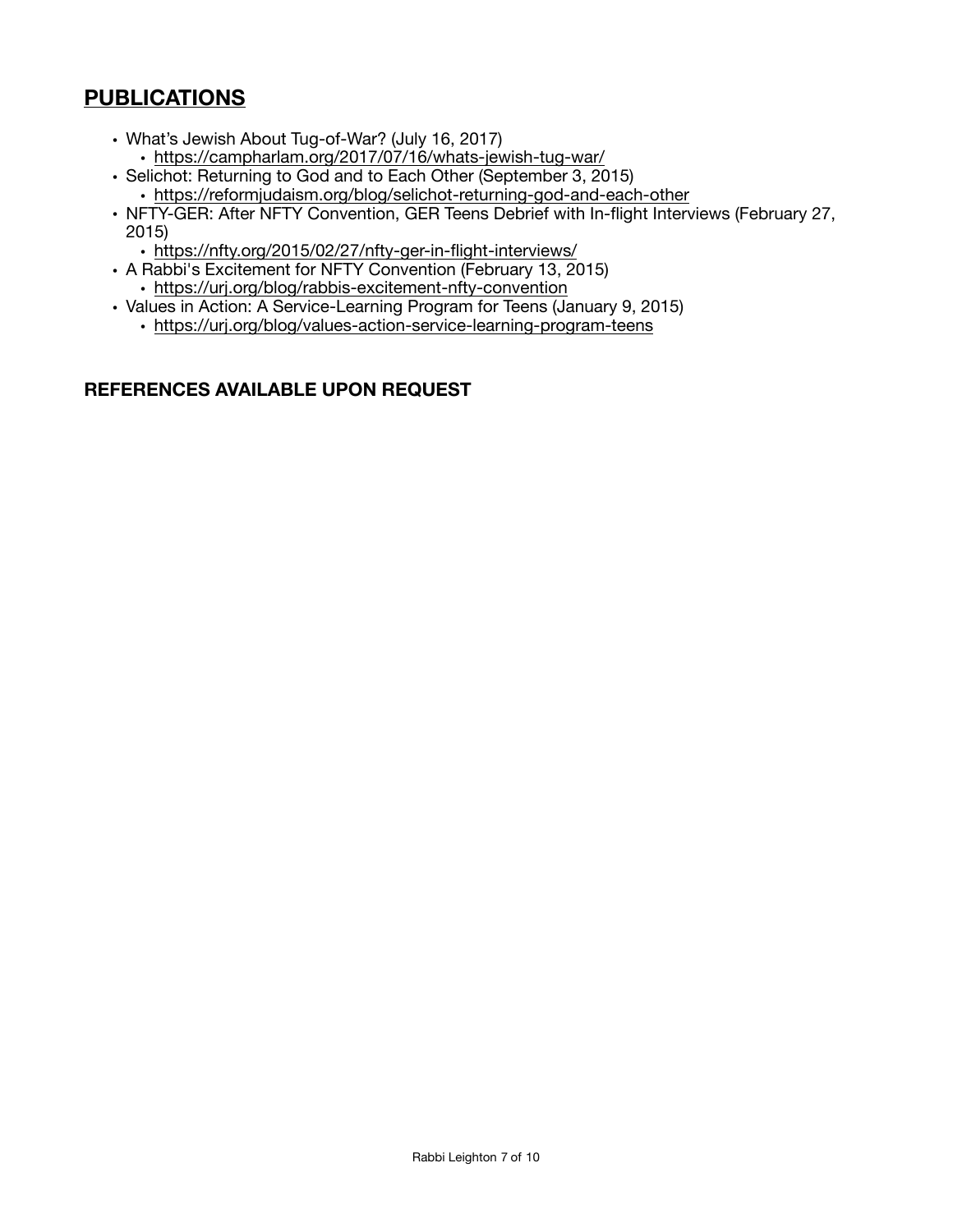# **RABBI JOSH** LEIGHTON

 

# 845-642-3683

15749 Cedar St. Overland Park, KS 66224 RabbiLeighton@gmail.com

# Putting the F.U.N into Jewish Life

Foundation - Unbridled joy - Nearness

"Did you have fun?" That was always the first question my parents would ask me whenever I came home from any activity. Before asking what I learned, what I did, or if I won or lost, my parents wanted to make sure that I had a good time. From an early age I learned that it is the overall experience that matters the most. Having fun infers positivity and promotes candor, curiosity, creativity, mental and physical well-being, and increased engagement. 

Likewise, I have always been encouraged to retain my youthful enthusiasm, creativity, and flexibility; to feel free to be silly, to see the world through the eyes of a child, to be playful yet sincere. This attitude influences my approach to the rabbinate, as well as my approach to life.

As we grow and mature, however, we often lose sight of those child-like qualities of wonderment, enthusiasm and the willingness to believe. I strive to work with Jews of all ages to discover the many marvels that exist in our tradition and how they relate to daily life. I encourage both youth and adults to continue dreaming, to keep an open mind, and to find both pleasure and fulfillment from engaging with our tradition.

Through my experiences in the rabbinate I have often found myself reflecting on my parents' teaching. I focus my work on heightening the experience of Judaism for all. I now understand "fun" as both a word and an acronym. Therefore, my overall goal in the rabbinate is to put the **F-U-N** into Jewish life: **Foundation—Unbridled joy—Nearness**.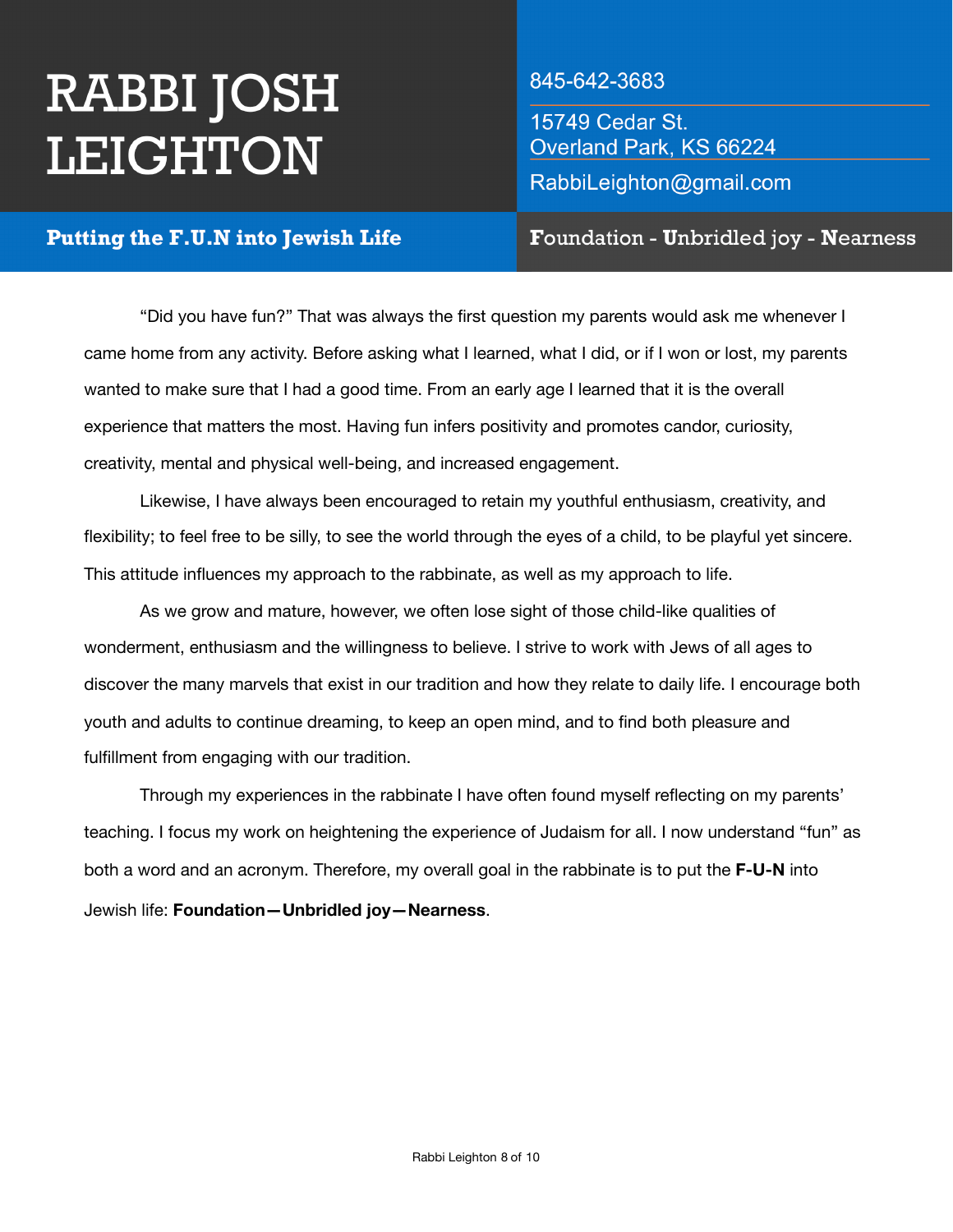#### Laying the **Foundation** of Jewish Learning and Understanding:

I believe that being Jewish and living a Jewish life cannot be complete without having a strong grasp of the foundations of our tradition. As such, in all congregational or community activities that I lead or participate in, I always find opportunities to incorporate teachings about our history, our theology, and the meanings behind our prayers, holidays, and rituals. I accomplish this through engaging, accessible, and relevant sermons, classes, and informal conversations. There is always more to learn and none of us, myself included, will ever truly know all that there is to know about the Jewish past. Our modern take on Judaism is based on the ancient rabbinic teaching "*v'talmud Torah k'neged kulam*," the assertion that study is equal to all other acts of loving-kindness. By linking our past to our present I help everyone develop a deeper understand of our rich traditions, both the timely and timeless meanings behind them; laying the foundation for a strong future.

#### Experiencing **Unbridled Joy** in Jewish Life:

I believe in providing opportunities to rejoice in our tradition as individuals and as a community so that we may celebrate with and support each other whenever possible. In more places than I could count, our tradition instructs us to rejoice and be happy on our holidays and in fulfilling our commandments. The Book of Proverbs teaches, "A merry heart is a good medicine, but a broken spirit dries bones." (17:22) When we experience Judaism first-hand we are able to truly feel the joy that comes from spirituality, from learning, and from being part of something bigger than ourselves.

Whether it is the satisfaction of learning even just a few Hebrew letters or mastering an entire Torah portion; whether it is finding a personal connection with God or delighting in the energy of communal prayer; and whether it is the thrill of private study and reflection or the pleasure of meeting new people and making new friends, I ensure that we all find joy in the various facets of Jewish life.